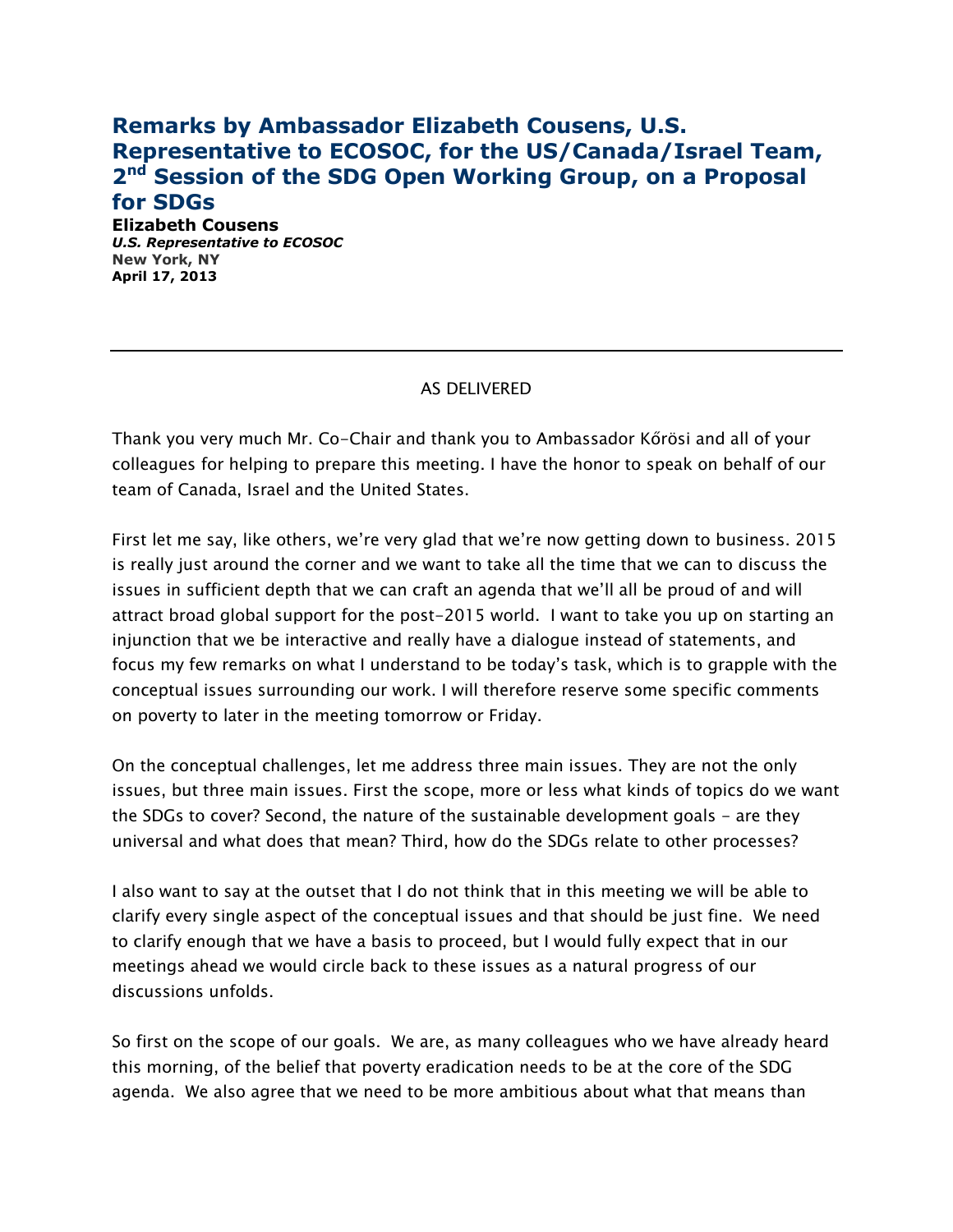perhaps the MDGs were and also more comprehensive. That means greater attention to inequality, greater attention to exclusion, and the core drivers of poverty eradication and broader development objectives. We fully agree with what many G77 colleagues have said, that poverty is a multidimensional phenomenon and we need to reflect that in our attention to poverty. So, we are very glad that this second meeting is focused and starting on poverty as a foundational issue.

A second point about scope, we fully agree with colleagues that we need to give balanced attention to the three pillars of sustainable development. I think that it is self-evident that we all want to try to do that. In our view that doesn't mean something formal in that every goal has to have equal attention to different pillars or that there are certain numbers of goals that need to be attached to different pillars, but that whatever issues rise to the top of our collective priorities we address in a holistic and integrated way. We've heard colleagues speak about the need to be mutually reinforcing - our Indonesian colleague referenced that; the need to look at synergies - our Zambian colleague referenced that. I think we're all, more or less, trying to look for the same kind of more dynamic and integrated approach to the issues that command our attention.

A third point about scope, on the themes that do rise to the level of high priority: I think at Rio and generally, we all have a broad aspiration to be as ambitious as possible, as integrated as possible, and as comprehensive as possible. That obviously also carries risks that we will try to do too many things and therefore not be able to focus our minds and collective attention on those issues that really, truly command the highest priority for most countries most of the time, and particularly for the most vulnerable populations. And I think we have to be mindful of that risk. I've actually been very encouraged in what I've heard so far from a number of colleagues already this morning that there is quite a lot of commonality and themes that pop up recurrently. I am also encouraged by colleagues calling for attention and eventual articulation of goals that are limited in number, and as our Vietnamese colleagues said, simple, practical, and implementable. I think that was very helpful. We would take a very pragmatic approach to how one chooses themes where we see the most common interests; where there is clear evidence that themes have the most impact on development gains, and in particular the eradication of poverty; and we are very attracted to our Singaporean colleague's suggestion about clustering issues as well. I think that was constructive way to approach it.

Next, we fully agree that goals need to be universal, they need to be relevant to all of us, we all need to have a stake, but clearly they also need to be articulated in a way that can be made relevant to and responsive to different national circumstances, national priorities, and so on. I think we will face tensions in how we try to do that as we go along in these